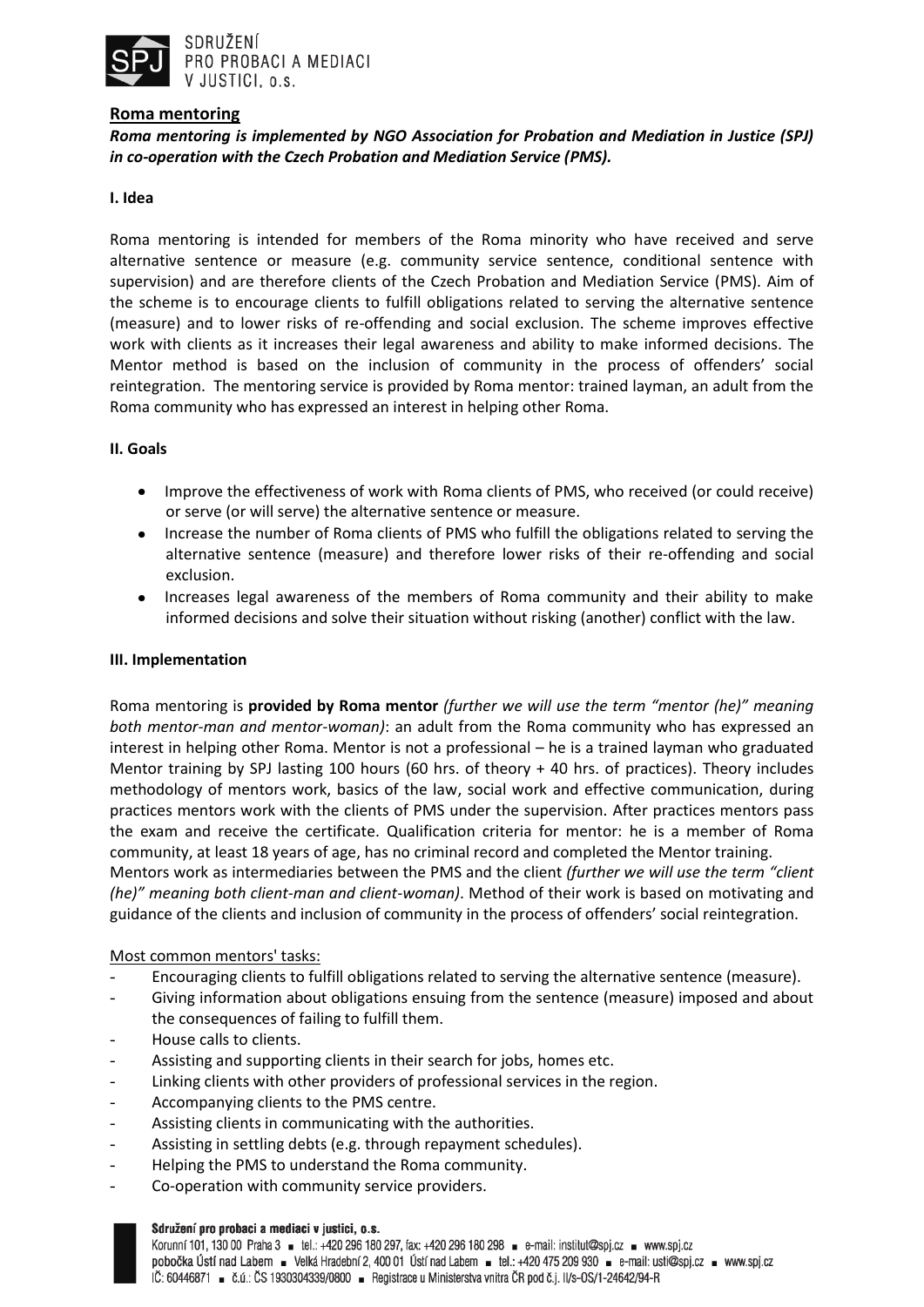

SDRUŽENÍ PRO PROBACI A MEDIACI V JUSTICI, p.s.

Mentors receive a monthly group supervisions with a professional from SPJ (supervisor) to discuss cases and solve possible difficulties. The supervisor guarantees the quality of provided service in the region and assures proceeding of the professional growth of the mentors.

Close cooperation between the mentor and the probation officer is essential for the delivery of the alternative sentence/measure. It is very important to adjust respecting and equal relationship between Roma mentors and probation officers, with open mind to new methods and approaches (which is also the task of the supervisor). PMS officers choose suitable clients and they cooperate with mentors during the whole case. The PMS staff every 2 months evaluates effectiveness of mentor interventions and whole Roma mentoring scheme (standard evidence is used to track and increase impact of the program).

# Most common cases in which is the scheme used

The PMS requests mentoring assistance for clients:

- who have **difficulty co-operating** with the PMS or fail to respond to the PMS' call altogether.  $\bullet$ In such cases, clients may have alternative sentences or measures changed to imprisonment. Therefore, the mentoring service is seen as the client's last resort, allowing him to get an explanation of what might happen and how he could avert the situation from someone with the same language and cultural background.
- with established contact with a probation officer who have **difficulty complying with the alternative sentence** rules or other conditions set by the court or public prosecutor.
- who do co-operate but **face a very high risk of social exclusion**. This includes, for instance, long-term unemployed clients, clients residing in socially excluded areas, juveniles, etc.
- PMS staff also use mentors when supervision by a probation officer is imposed under Act No. 218/2003 Coll. (Juvenile Justice Act).

# **IV. Key aspects**

Roma mentoring has a positive impact in field of crime prevention and social integration of Roma minority because of its primary focus in lowering risk of social exclusion and re-offending of PMS's clients. The mentor work increases the client's social skills and boosts the client's self-confidence and social orientation. The mentor service is influential to whole community - it increases trust in relevant authorities, increases socio-economic standard of families and increases quality of family social ties.

Corner-stone of Roma mentoring is the participation of the members of the same (Roma) community in providing of the service. In Czech Republic, Roma mentoring is unique service in the field of crime and social exclusion prevention that uses potential of the Roma minority. The success of the scheme is based on cultural, language and ethnic closeness between mentor and his client. It enables the mentor to gain client´s trust, communicate with him in his own language (both metaphorically and literally), effectively motivate him to fulfill alternative sentence or measure and link the client with other providers of professional services in the region. In Czech Republic exist many barriers that obstruct the communication between members of Roma minority and representatives of majority: distrust of Roma people in "white" officials, their little legal awareness and esteem for education, prejudices on both sides etc. Roma mentor, as member of the same community and a layman standing aside the state institution structure, is able to break through these barriers and make the communicational "bridge" between both sides. Mentor improves the knowledge of Roma people about their rights and obligations within the state legal system and therewithal helps PMS officers to orientate themselves in the Roma community, in relationships of its members and its system of values.

Success of Roma mentoring stands and falls with the personality of Roma mentor. Mentors are usually active individuals, with a strong interest to help the people of their own community. They are

#### Sdružení pro probaci a mediaci v justici, o.s.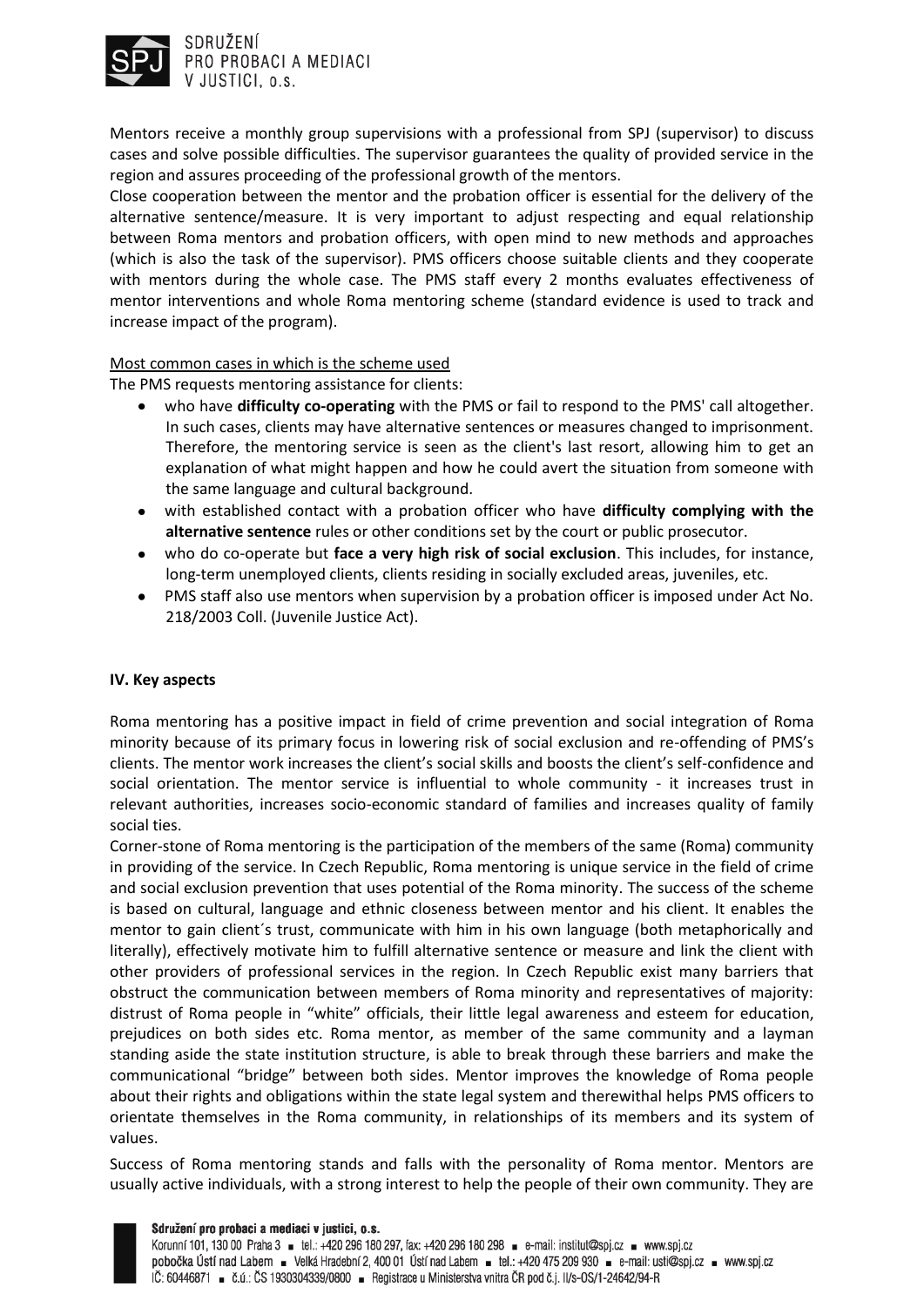

SDRUŽENÍ PRO PROBACI A MEDIACI V JUSTICI, o.s.

men and women of different ages and professions, who are respected figures in the local Roma community and who often act as a positive model of social reintegration. When working with clients, the mentors can rely on their deep knowledge of the people and relationships within the community, often they personally know the particular client and his family and social background.

Roma mentoring also helps to increase the potential of Roma community, as it gives the Roma people who haven´t attained vocational education the opportunity to participate on social work for their own community. During the Mentor training they get the basics of law and social work, during their work with clients and supervisions they improve their skills and professionally, personally grow and improve their position on job market.

# **V. Organizational aspects**

Organization of Roma mentoring is provided by team consisting of project leader, coordinator and administrator.

When recruiting potential mentors (Mentor training participants), team cooperates with local PMS centers, municipal offices (Roma advisors, crime prevention managers), local Roma organizations and activists.

Mentor training contains of 60 hours of theory (which is provided by 2 trainers and usually divided to 3 three-day sessions, 20 hours each) and 40 hours of practices.

Roma mentors work with clients in the field, approx. 15 hours/month – this number comes from the mentors´ time capacity, keeping the quality of the service and prevention of burn-out syndrome.

Group supervisions for mentors are provided monthly by supervisors in every region. One supervisor works with approx. 8-12 mentors. Mentors are obliged to attend supervision once a month during the practices and once every 2 months after finishing the Mentor training. Every 3 month the supervision is provided together with PMS officers, which is very helpful for maintaining the close cooperative relationship between Roma mentors and PMS officers.

PMS officers choose suitable clients, cooperate with mentors during the whole case and every 2 months evaluates effectiveness of mentor interventions and whole Roma mentoring scheme.

# **VII. Short history of realization**

The basic concept of mentoring service has been inspired by the experience of the Danish Department of Prisons and Probation and was adapted by SPJ to the conditions of the Czech Republic in pilot project in 2004-2005 in South and Middle Bohemia Regions.

In 2005-2008 was developed standard system which was implemented and extended to other regions and cities in the Czech Republic. Until now, 132 Roma mentors were trained in 9 regions of Southern, Northern, Middle, Eastern and Western Bohemia and in the capital of Prague and city of Ostrava. The mentors cooperated with 29 centers of PMS and they provided the mentor service to more than 1100 Roma clients of PMS. According to evaluation of PMS officers, the long-term average success of mentors´ intervention exceeds 50% (Without intervention of the Roma mentors, not less than 75% of the clients would not fulfilled the obligations related to alternative sentence/measure and therefore judge would changed the alternative sentence to imprisonment, which would increased the risk of re-offending and social exclusion of these clients.).

In 2006 – 2008, Roma mentoring was successfully applied on another target group - Roma families in critical social situation from which a child could be send to institutional care (pilot project Empowering of Family implemented in 5 cities of Southern Bohemia Region).

Currently there are around 70 active Roma mentors who cooperate with centers of PMS in 22 cities in 8 regions of Czech Republic.